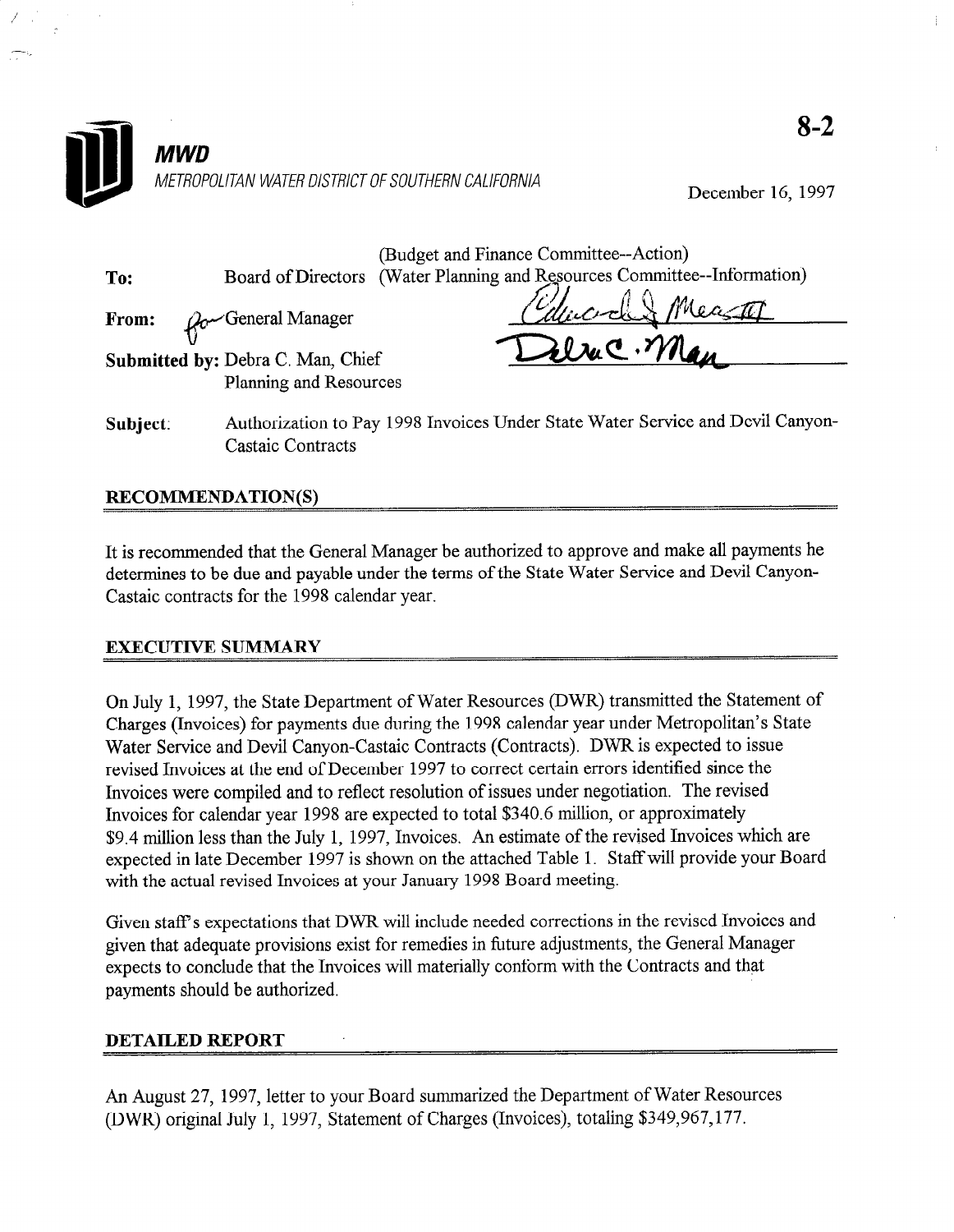$\sqrt{s}$ 

Subsequent to issuing these 1998 Invoices, DWR has agreed to issue revised Invoices at the end of December 1997 to correct certain errors identified since the Invoices were compiled and to reflect resolution of issues under negotiation.

The identification of these corrections and negotiationed resolutions are part of an on-going program for administering Metropolitan's State Water Project (SWP) contract. As directed by the Board of Directors, this program includes an annual audit of the SWP Statement of Charges conducted by an independent outside audit firm, Richardson & Company. This year's audit identified several errors which staff reasonably expects DWR will correct in its December 1997 rebilling of these Invoices. The magnitude of this year's corrections is consistent with past year's corrections.

The causes of these errors, totaling \$8.5 million, included (1) computer programming errors which overescalated operations and maintenance costs by \$6.8 million, (2) double-billing of \$3.2 million costs for Mojave Siphon Powerplant and Los Banos Grandes Reservoir, and (3) a \$1.5 million undercollection of Metropolitan's payment for East Branch capital costs in 1993. DWR staff has also identified errors since the Invoices were delivered to SWP contractors which staff expects DWR to include in the December 1997 Invoices rebilling. These modifications are financially off-setting and include the proper allocation of costs associated with the American Basin conjunctive use project to Metropolitan and other participating contractors. Detailed explanations of these and other errors, as well as errors anticipated to be corrected in future invoices, are described in the enclosed audit report entitled "Summary Report on the Audit of the 1998 Statement of Charges". In addition, a comprehensive report entitled "Report on the Audit of the 1998 Statement of Charges" will be available for your review in the office of the Executive Secretary.

Table 1 presents staff's estimates of the revised Invoices for 1998. Total charges are expected to be \$9.4 million lower than the July 1, 1997, Invoices reflecting both the \$8.5 million audit corrections and \$0.9 million in corrections primarily caused by revised water delivery estimates to Metropolitan and other contractors. DWR is expected to deliver the revised Invoices to Metropolitan at the end of December 1997, subsequent to the preparation and mailing of this letter to your Board. Staff will present the figures in the revised Invoices issued by DWR at your January 1998 Board meeting.

Some issues remain unresolved at the time this letter is being prepared for your Board. Metropolitan staff, with the assistance of our auditor Richardson & Company, continues to work with DWR staff to assess progress and analyze allocations for these and other unresolved financial issues: (1) the Municipal Water Quality Investigation may be rebilled through Transportation charges rather than through Delta Water charges to properly reflect agreed upon cost allocations, increasing Metropolitan's costs by approximately \$400,000, (2) a portion of the \$600,000 costs associated with DWR's Supplemental Water Purchase Program may be allocated to Metropolitan and other participating contractors reflecting agreed upon cost sharing, and (3) a corrected cost allocation of California Aqueduct historic costs associated with Mojave Water Agency's purchase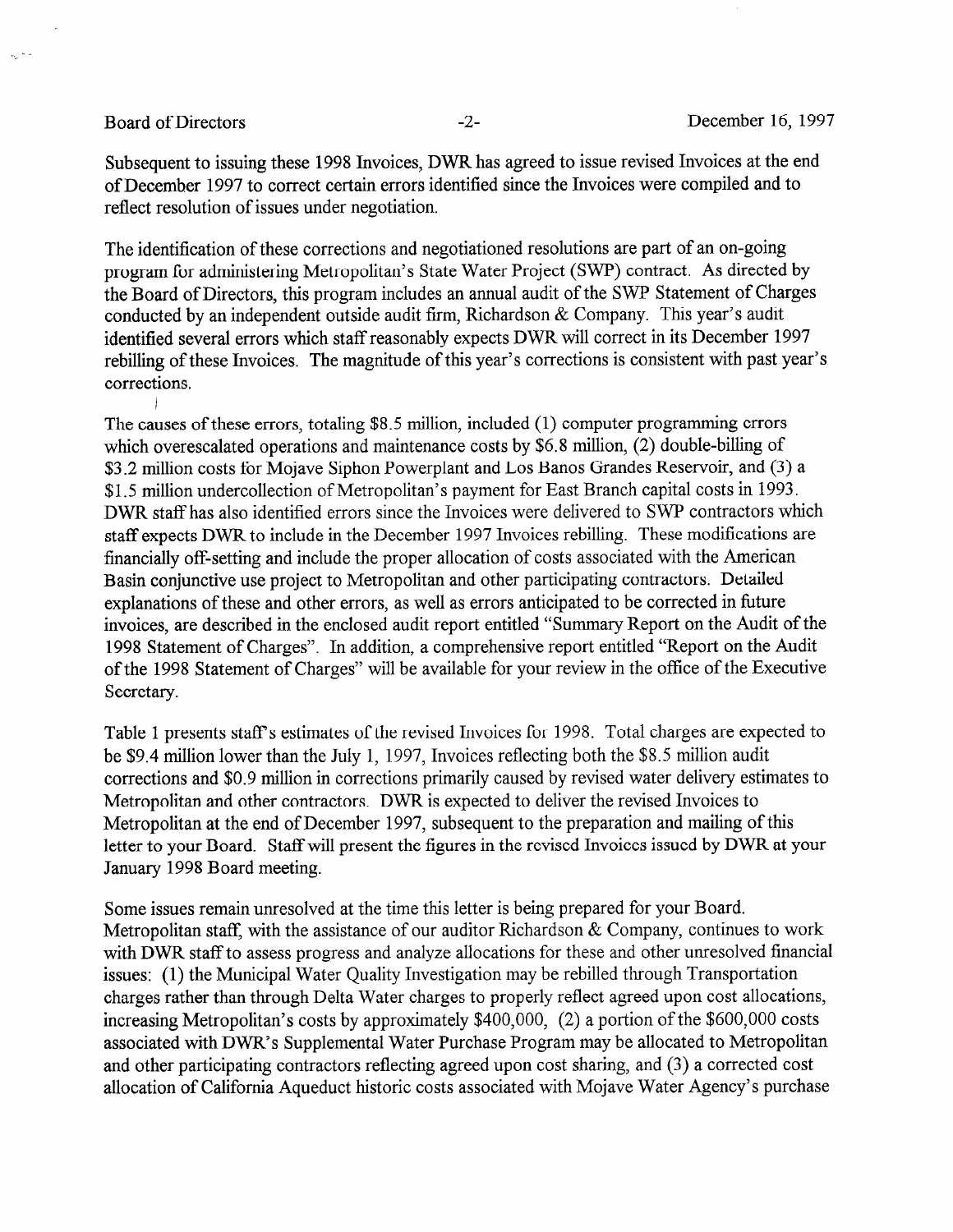$\frac{1}{2}m^{-\frac{1}{2}}$ 

of 25,000 acre-feet of water from Kern County Water Agency which incorrectly lowered Metropolitan's charges.

These revised billings will reduce projected SWP expenditures in Metropolitan's fiscal year 1997-98 budget by about \$4 million. A projection of these revised billings has been included in the revenue requirement projections for fiscal year 1998-99. In addition, Metropolitan's budget and revenue requirements for SWP payments are developed with current water sales projections as well as projections of SWP refunds and credits. This results in lower SWP payments used in budget and revenue requirement projections than are shown in DWR's Invoices.

Metropolitan's 1998 charges, as shown in the July Statement of Charges, increased by \$26.5 million compared to the 1997 Statement of Charges. The higher charges are primarily caused by higher water delivery requests by Metropolitan and other contractors which increased Transportation Variable charges by \$17.7 million and Off-Aqueduct charges by \$10.9 million. Factors contributing to the increase between 1997 and 1998 Invoices are shown on Table 2.

Metropolitan and other SWP contractors have disputed certain procedures and assumptions utilized by DWR in calculating past Invoices. DWR is expected to again issue an extension-oftime letter by December 21, 1997, that preserves contractors' opportunities to contest the calculation and the charges included in this billing, should there be a future dispute over DWR's cost allocation methodology. While a number of SWP charges allocated to Metropolitan could be affected by ongoing discussions with DWR, we are not aware of any charges that should be protested at this time.

The General Manager projects the DWR's December 1997 rebilling of Metropolitan's 1998 charges will total approximately \$340.6 million, as shown under "Estimated December 1997 Rebilling" in Table 1, and expects to conclude the corrected Invoices presented to your Board in January 1998 will materially comply with the terms of the Contracts and that payments should be authorized. Adequate remedies exist for adjustment of accounting errors and cost allocations. Sufficient funds are available in the fiscal year (FY) 1997-98 budget. Those charges applicable in FY 1998-99 will be included in that year's budget.

PAW:cl

Attachments

o:\clustrllhnm\board\socl998r.tar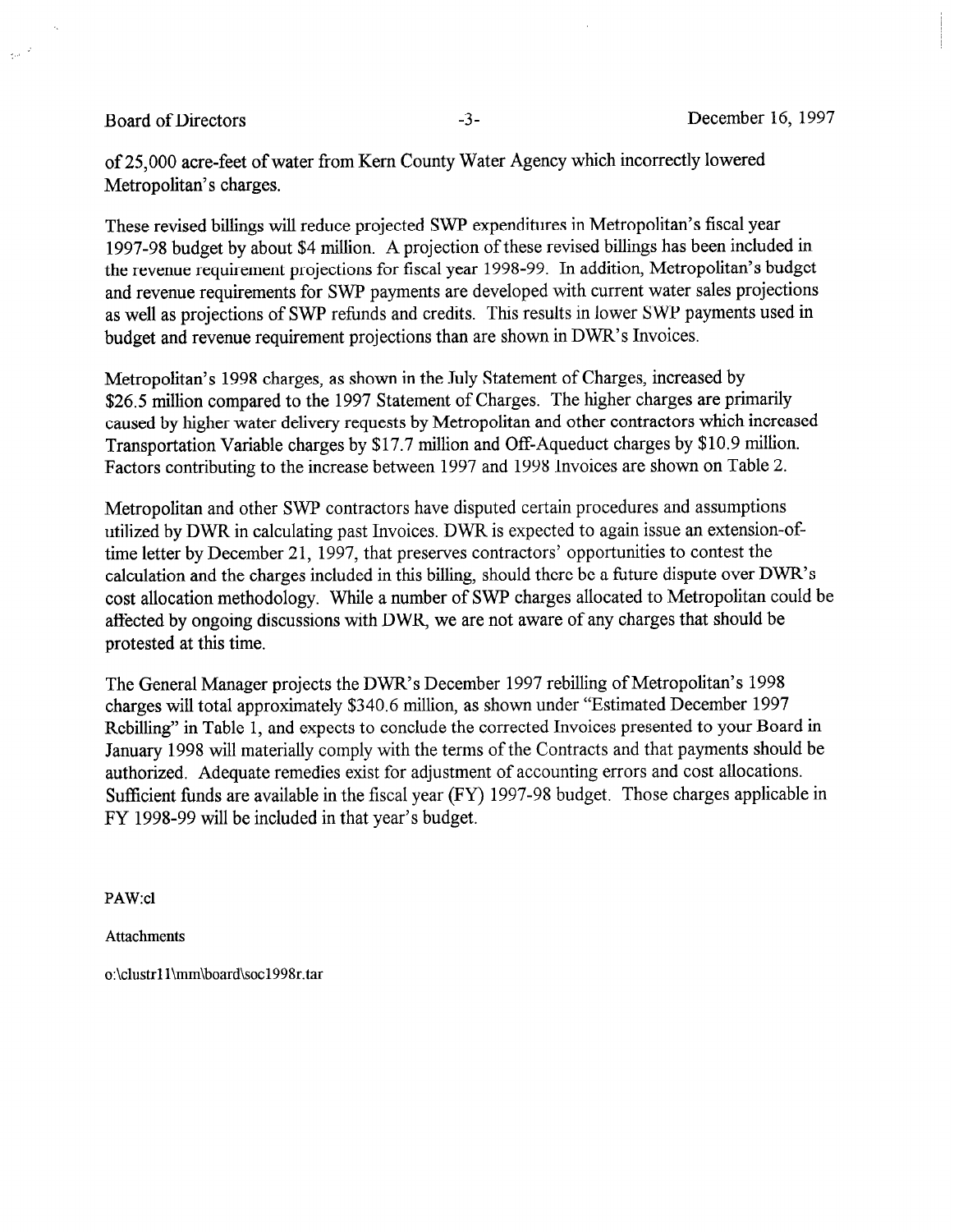Table 1

## STATE WATER SERVICE AND DEVIL CANYON-CASTAIC CONTRACTS Summary of Invoices for Payments Due During Calendar Year 1998

(in \$millions)

|                                                                 |                                  |                  |                                |            | <b>Estimated</b><br>December |       |
|-----------------------------------------------------------------|----------------------------------|------------------|--------------------------------|------------|------------------------------|-------|
|                                                                 | July 1, 1997<br><b>Statement</b> |                  | <b>Net Change</b><br>from July |            | 1997<br>Rebilling            |       |
| Delta Water Charge (Invoice #98-014-T)                          |                                  |                  |                                |            |                              |       |
| <b>Capital Component</b>                                        |                                  | 21.9             | \$                             | $(0.7)$ \$ |                              | 21.2  |
| Minimum OMP&R Component                                         |                                  | 24.3             | $\mathbf{s}$                   | (0.2)      | ÷,<br>\$                     | 24.1  |
| Transportation Charge (Invoice #98-014-T)                       |                                  |                  |                                |            | \$                           |       |
| Water System Revenue Bond Surcharge                             | \$                               | 29.4             | \$                             | 0.3        | \$                           | 29.7  |
| <b>Capital Component</b>                                        | \$                               | 64.2             | \$                             | $(2.8)$ \$ |                              | 61.3  |
| Minimum OMP&R Component                                         | \$                               | 77.2             | \$                             | $(6.1)$ \$ |                              | 71.0  |
| Variable OMP&R Component                                        | Ś.                               | 27.8             | \$                             | (5.4)      | ୍ତୁ                          | 22.4  |
| East & West Branch (exc. carryover) - 970,000 acre-feet         |                                  |                  |                                |            |                              |       |
| <b>Off-Aqueduct Power Facilities Charge (Invoice #98-013-O)</b> |                                  | 65.4             | \$                             | (1.2)      | $\boldsymbol{\theta}$<br>\$  | 64.2  |
| East Branch Enlargement Charge (Invoice #98-004-E)              |                                  |                  |                                |            | S                            | X.    |
| <b>Capital Cost Component</b>                                   |                                  | 28.6             | \$                             | 1.5        | S                            | 30.1  |
| Minimum OMP&R Component                                         |                                  | 1.9 <sup>°</sup> | \$                             |            | S                            | 1.9   |
| Devil Canyon-Castaic Contract Charge (Invoice #98-002-DCC)      |                                  |                  |                                |            | 3                            |       |
| Debt Service                                                    |                                  | 4.8              | \$                             |            | S                            | 4.8   |
| Operation & Maintenance                                         |                                  | 4.6              | \$                             |            | S                            | 4.6   |
| <b>TOTAL CHARGES</b>                                            | $\mathfrak{F}$                   | 350.0            | \$                             | (14.6)     | $\mathfrak{F}$               | 335.3 |

 $\omega_{\rm c}$  ,  $\omega$